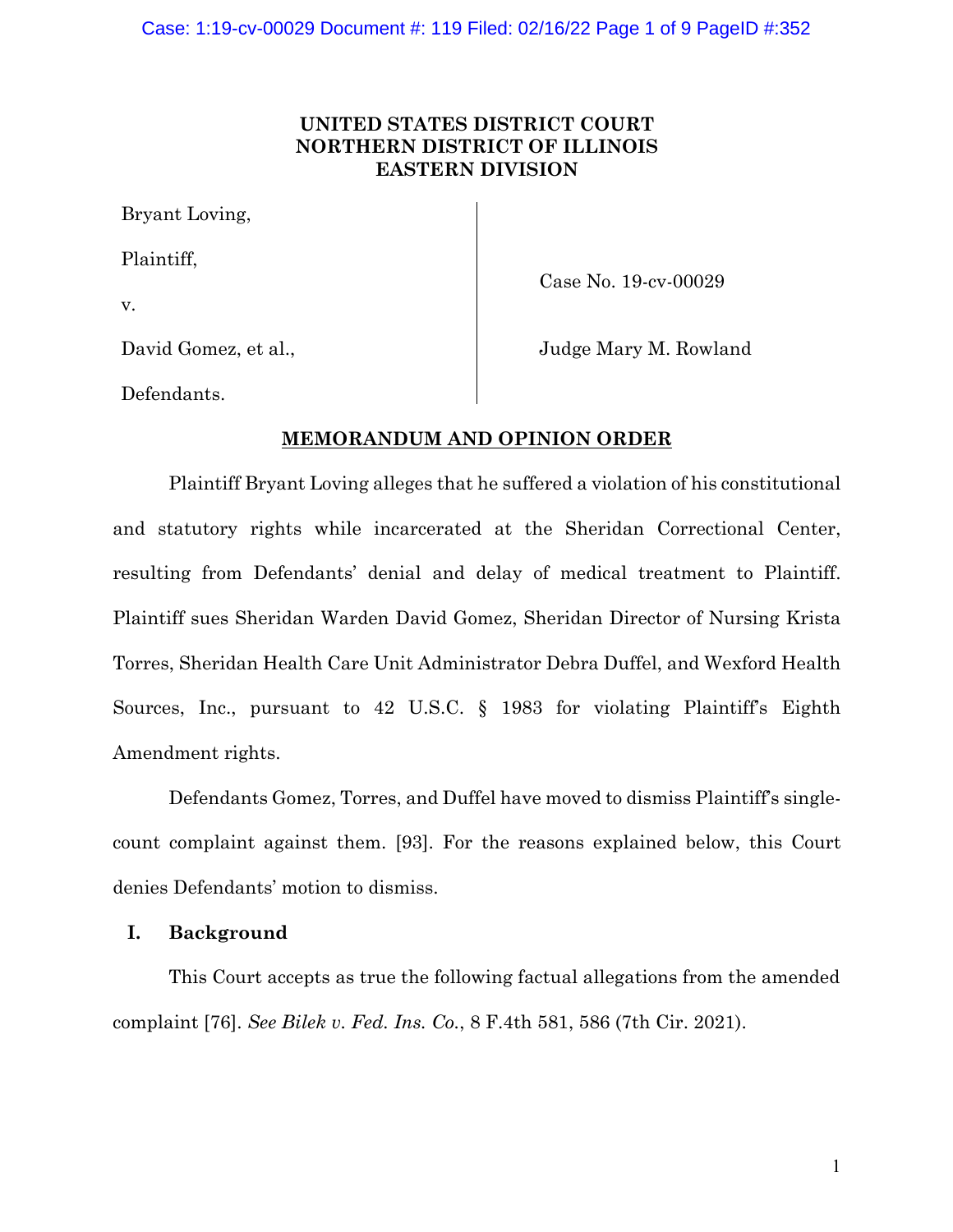#### Case: 1:19-cv-00029 Document #: 119 Filed: 02/16/22 Page 2 of 9 PageID #:353

Plaintiff became an inmate under the care of the Illinois Department of Corrections on July 18, 2017. [76] ¶ 7. Plaintiff has remained at Sheridan, an IDOC facility, at all relevant times. *Id.* ¶ 1, 11. Defendant David Gomez has, at all relevant times, served as Warden of Sheridan and oversaw the care of the inmates housed at Sheridan. *Id.* ¶ 8. At all relevant times, Defendant Krista Torres served as Director of Nursing at Sheridan, *id.* ¶ 9, and Defendant Debra Duffel served as the Health Care Unit Administrator at Sheridan, *id.* ¶ 10. Plaintiff sues Gomez, Torres, and Duffel in their individual capacities. *Id.* ¶¶ 8–10. Defendant Wexford Health Sources, Inc. provided medical services to inmates housed at Sheridan pursuant to a contract with the IDOC. *Id.* ¶ 11.

Since at least March 2017, Plaintiff has suffered from genital herpes lesions that have caused him pain; the condition results in significant drainage requiring dressing changes once or twice daily. *Id.* ¶ 15. While at Sheridan, Plaintiff suffered from various other ailments including chronic kidney disease, kidney failure, a staph infection, and boils on both buttocks. *Id.* ¶¶ 2, 14, 15, 24. On or around July 18, 2017, when Plaintiff arrived at Sheridan, medical staff at Sheridan learned about Plaintiff's medical conditions. *Id.* ¶ 14.

On October 27, 2017, Sheridan officers transported Plaintiff to Cook County's Stroger Hospital to see Joerg Albrecht, a doctor in Stroger's dermatology department. *Id.* ¶¶ 3, 16. Dr. Albrecht informed the Sheridan officers that Plaintiff needed to return to Stroger for a follow-up appointment in one week. *Id.* ¶ 16. A few days later, on November 1, 2017, Sheridan medical staff spoke with Dr. Albrecht; during that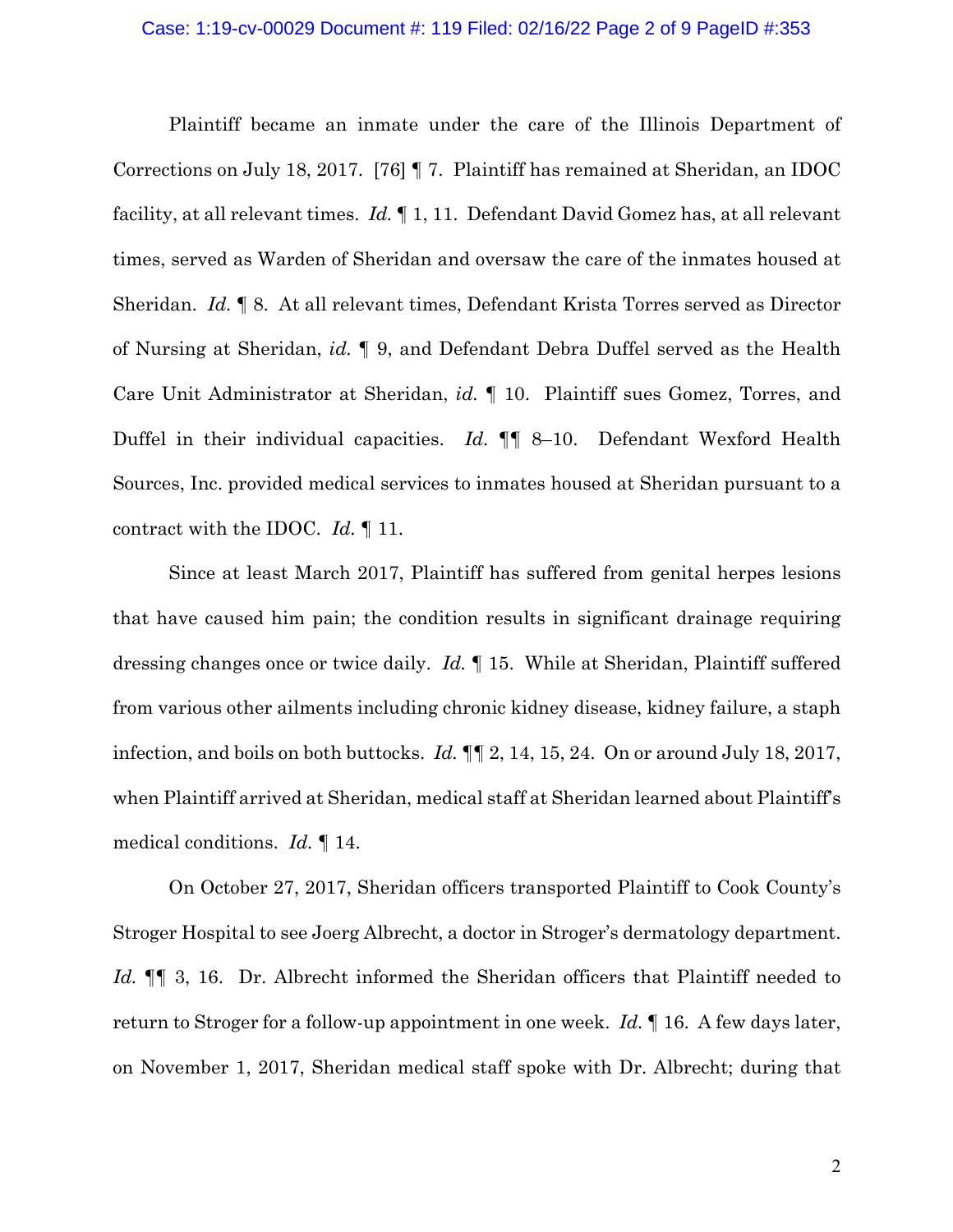#### Case: 1:19-cv-00029 Document #: 119 Filed: 02/16/22 Page 3 of 9 PageID #:354

conversation, Dr. Albrecht recommended that Plaintiff use cidofovir as a topical ointment and that Plaintiff be hospitalized for IV Foscarnet (Foscavir) which would require weeks of treatment. *Id.* ¶ 17. On November 13, 2017, Sheridan medical staff noted that they received collegial approval for Plaintiff's follow-up visit at Stroger. *Id.* ¶ 18.

Weeks later, on December 10, 2017, Plaintiff complained to Sheridan medical staff that he had not yet attended his follow-up appointment at Stroger. *Id.* ¶ 19. Sheridan medical staff informed Plaintiff "he was supposed to get a culture but it needed to be approved by Wexford." *Id.* The following day, December 11, 2017, Sheridan medical staff noted that Plaintiff had been in throbbing pain for three weeks. *Id.* ¶ 20.

On December 21, 2017, Plaintiff returned to Stroger Hospital to receive IV antiviral treatment. *Id.* ¶ 21. There, Dr. Albrecht and Dr. Matticks, a Wexford doctor, determined that Plaintiff would see a doctor at the University of Illinois at Chicago's Infectious Disease Department (IDD). *Id.* ¶ 21. About two months later, on February 12, 2018, Dr. Richard Novak, a doctor at IDD, recommended that Plaintiff return to the clinic in one week to receive cidofovir as a topical ointment. *Id.* ¶ 22. On July 2018, however, Dr. Novak noted that the topical compound could not be billed; he therefore gave the prescription to the guards for Wexford to fulfill. *Id.* ¶ 26. On July 2 and July 5, Plaintiff visited IDD again. *Id.* ¶ 27. On those dates, the IDD again recommended that Plaintiff receive cidofovir as a topical ointment, and collegial review "was written for compounding of antiviral medication cidofovir for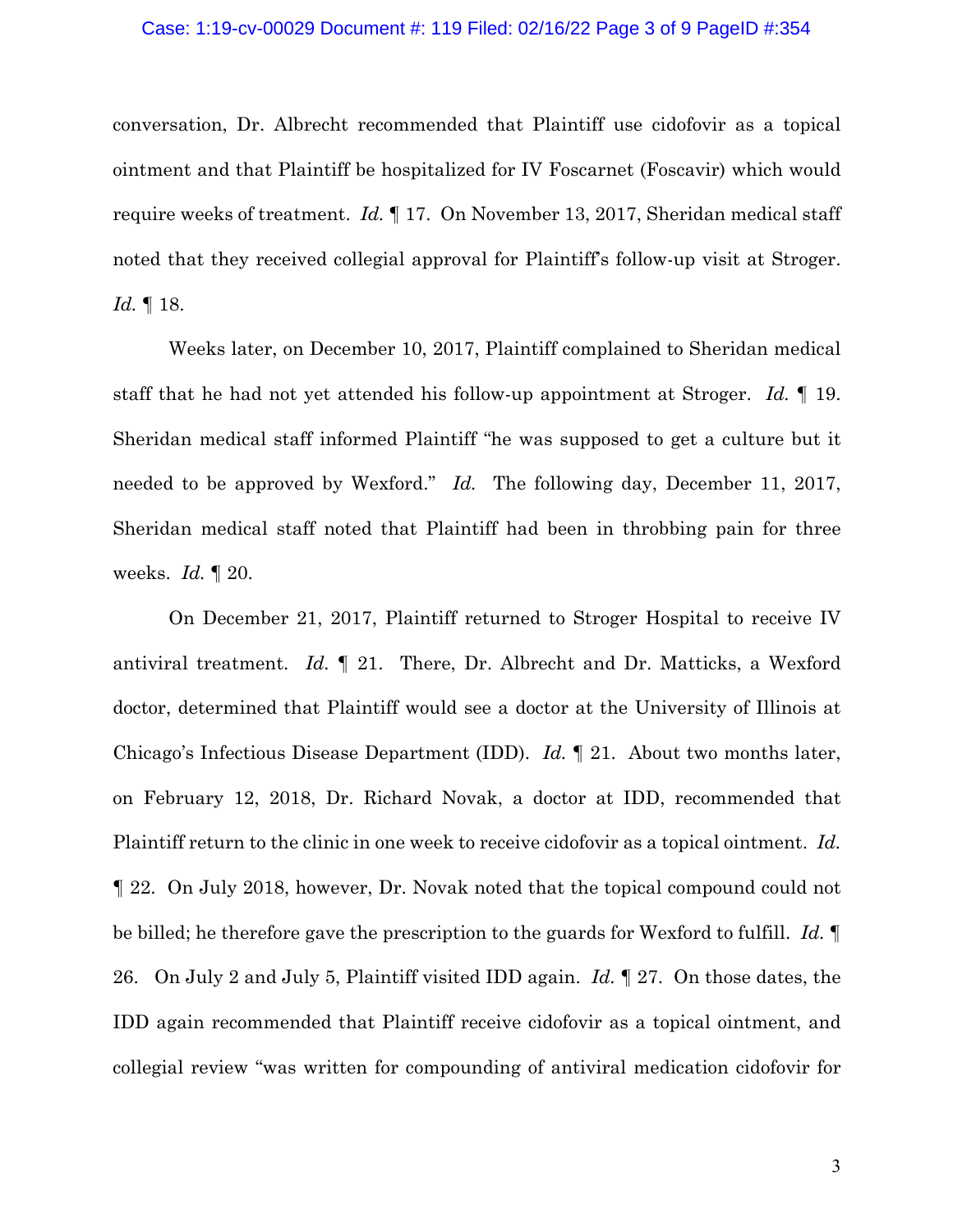topical use." *Id.* ¶ 27. Between August and October 2018, Plaintiff repeatedly asked why he had not yet received the topical cream. *Id.* ¶ 29. In November 2018, Plaintiff finally received the cidofovir medication as a topical ointment. *Id.* ¶¶ 6, 31.

In addition to his medical condition for which he received cidofovir, Plaintiff also developed boils on both buttocks in June 2018. *Id.* ¶ 24. On June 20, 2018, Sheridan medical staff attempted an incision and drainage procedure on the boils without any anesthesia, resulting in great pain to Plaintiff. *Id.* ¶ 18. Plaintiff alleges this procedure should not have been performed without anesthesia. *Id.*

Plaintiff alleges to have endured severe pain, itching, and discomfort resulting from Defendants': (1) delay in providing Plaintiff with cidofovir topical ointment over twelve months from the time Dr. Albrecht prescribed it; and (2) treatment, through the incision and drainage—without anesthesia—of Plaintiff's boils, which Plaintiff developed during his time at Sheridan. *Id.* ¶¶ 6, 25, 31. Plaintiff also alleges that he informed Gomez, Torres, and Duffel "on multiple occasions about the denial of proper medical treatment," but these Defendants failed to address Plaintiff's needs. *Id.* ¶ 38.

Plaintiff brings a one-count complaint for the exacerbation of Plaintiff's injuries through Defendants' deliberate indifference to the Plaintiff's serious medical needs and for denying and delaying necessary treatment. *Id.* ¶¶ 32–39. Defendant Wexford has answered the amended complaint. [100]. Defendants Gomez, Torres, and Duffel have moved to dismiss the amended complaint. [93].

4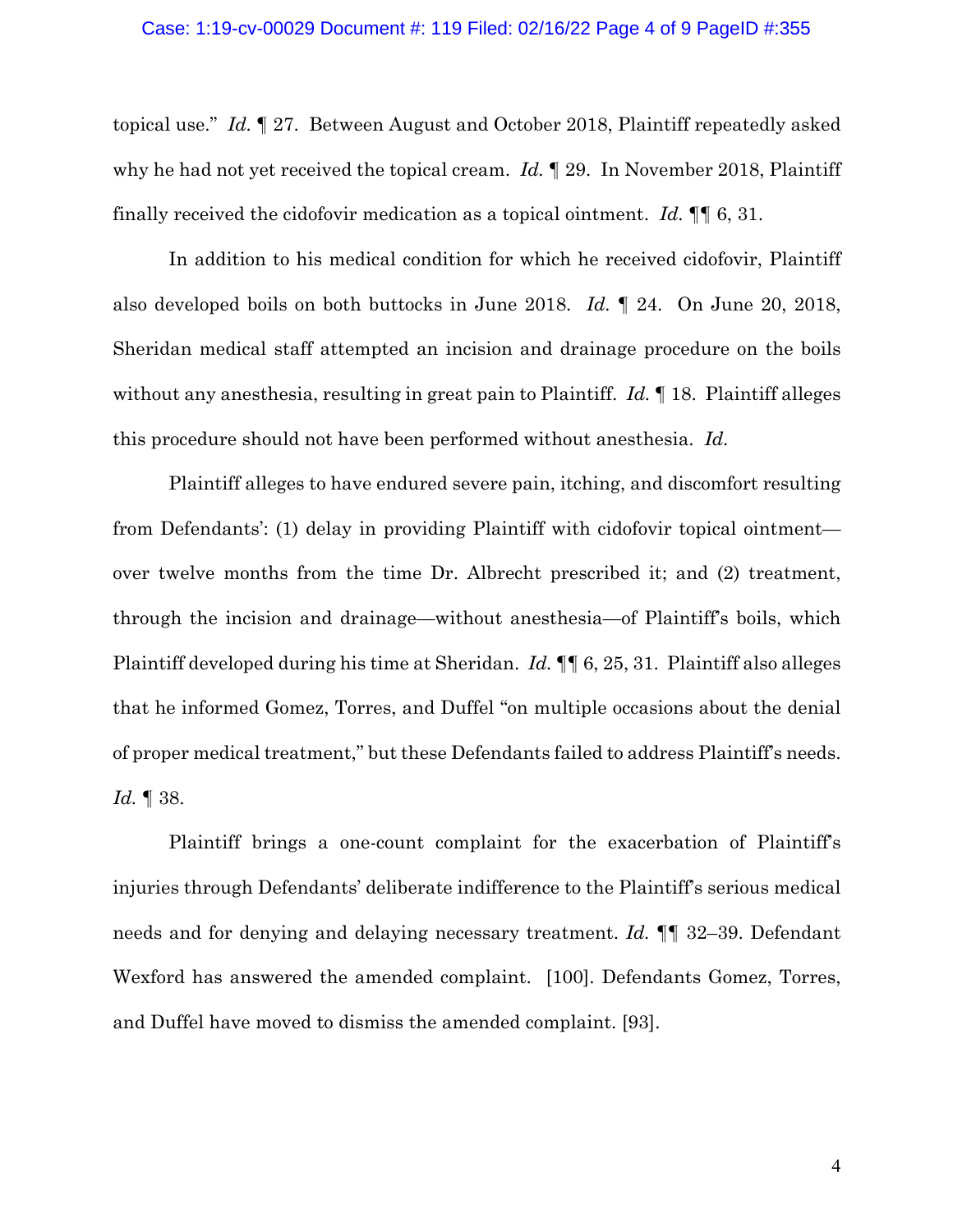#### **II. Legal Standard**

A motion to dismiss tests the sufficiency of a complaint, not the merits of the case. *Gunn v. Cont'l Cas. Co.*, 968 F.3d 802, 806 (7th Cir. 2020). To survive a motion to dismiss under Rule 12(b)(6), "the complaint must provide enough factual information to state a claim to relief that is plausible on its face and raise a right to relief above the speculative level." *Haywood v. Massage Envy Franchising, LLC.*, 887 F.3d 329, 333 (7th Cir. 2018) (quoting *Camasta v. Jos. A. Bank Clothiers, Inc.*, 761 F.3d 732, 736 (7th Cir. 2014)); see also Fed. R. Civ. P. 8(a)(2) (requiring a complaint to contain a "short and plain statement of the claim showing that the pleader is entitled to relief"). A court deciding a Rule 12(b)(6) motion accepts plaintiff's well- pleaded factual allegations as true and draws all permissible inferences in plaintiff's favor. *Degroot v. Client Servs., Inc.*, 977 F.3d 656, 659 (7th Cir. 2020). A plaintiff need not plead "detailed factual allegations," but "still must provide more than mere labels and conclusions or a formulaic recitation of the elements of a cause of action for her complaint to be considered adequate under Federal Rule of Civil Procedure 8." *Bell v. City of Chicago*, 835 F.3d 736, 738 (7th Cir. 2016) (quoting *Ashcroft v. Iqbal*, 556 U.S. 662, 678 (2009)).

Dismissal for failure to state a claim is proper "when the allegations in a complaint, however true, could not raise a claim of entitlement to relief." *Bell Atl. Corp. v. Twombly*, 550 U.S. 544, 558 (2007). Deciding the plausibility of the claim is "a context-specific task that requires the reviewing court to draw on its judicial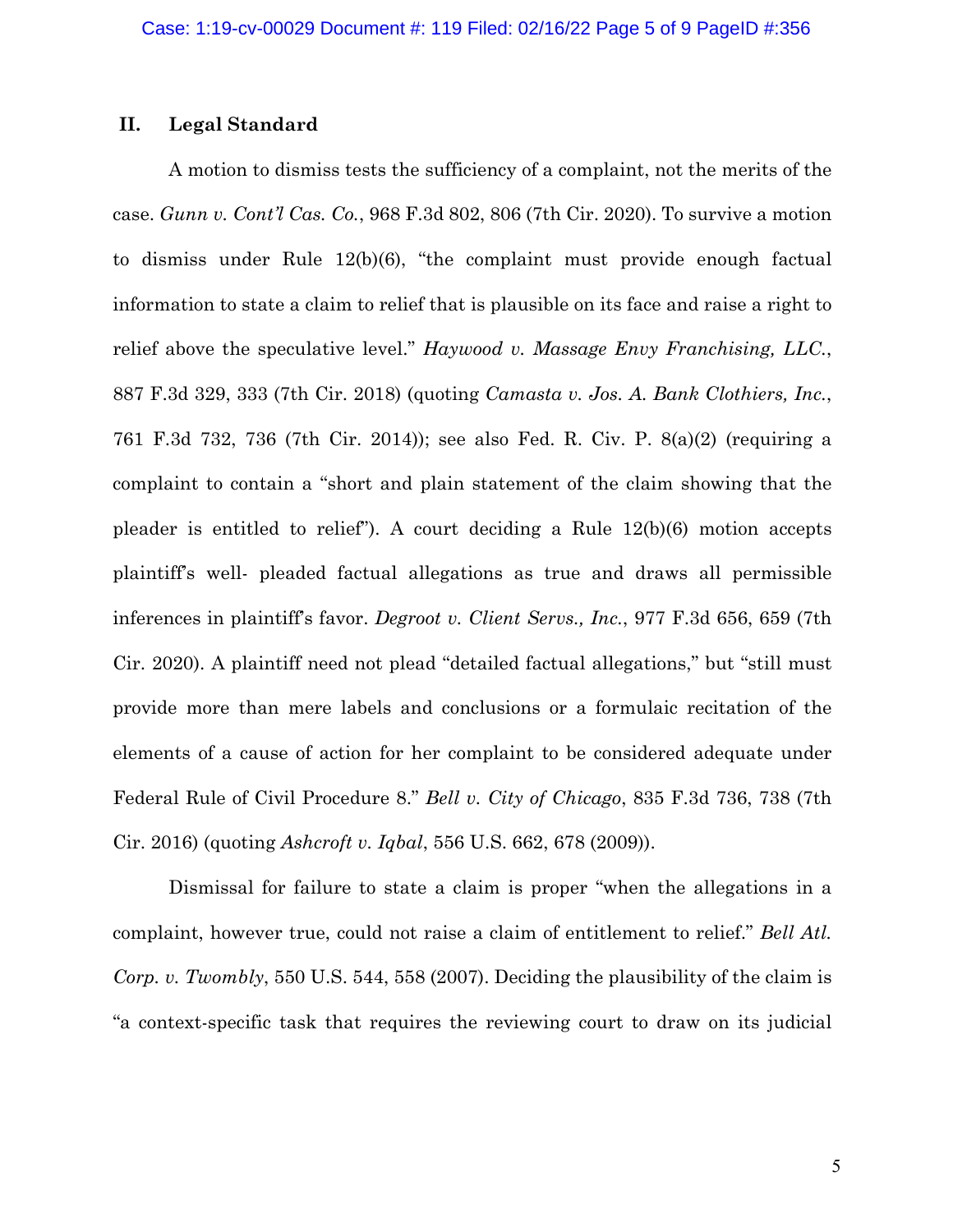experience and common sense." *Bilek*, 8 F.4th at 586–87 (quoting *W. Bend Mut. Ins. Co. v. Schumacher*, 844 F.3d 670, 676 (7th Cir. 2016)).

### **III. Analysis**

In moving to dismiss, Defendants primarily argue that Plaintiff fails to state a cognizable Section 1983 claim because he has not alleged sufficient facts from which this Court could infer the requisite personal involvement. [94] at 2–3. A Section 1983 claim based upon individual involvement requires Plaintiff to establish "*direct* liability." *Taylor v. Ways*, 999 F.3d 478, 494 n.7 (7th Cir. 2021). To recover damages against an official in a supervisory role, "a § 1983 plaintiff may not rely on a theory of respondeat superior and must instead allege that the defendant, *through his or her own conduct*, has violated the Constitution." *Perez v. Fenoglio*, 792 F.3d 768, 781 (7th Cir. 2015) (emphasis added).

Plaintiff's allegations regarding personal involvement come from two paragraphs in his complaint. He alleges that during his stay at Sheridan, he "complained to Defendants Duffel, Torres, and Gomez on multiple occasions about the denial of proper medical treatment to him," and that they "failed to address [his] concerns and to provide him with the care he requested and needed." [76] ¶ 38. Plaintiff also alleges that, by "denying and delaying proper medical treatment," those Defendants "further injured [him] by exacerbating injuries that [he] had to live with while incarcerated for over a year." *Id.* ¶ 39. Although somewhat vague, these allegations suffice at the pleadings stage, where the plaintiff need only "generally name the 'persons responsible for the problem.'" *Hill v. Cook County*, 463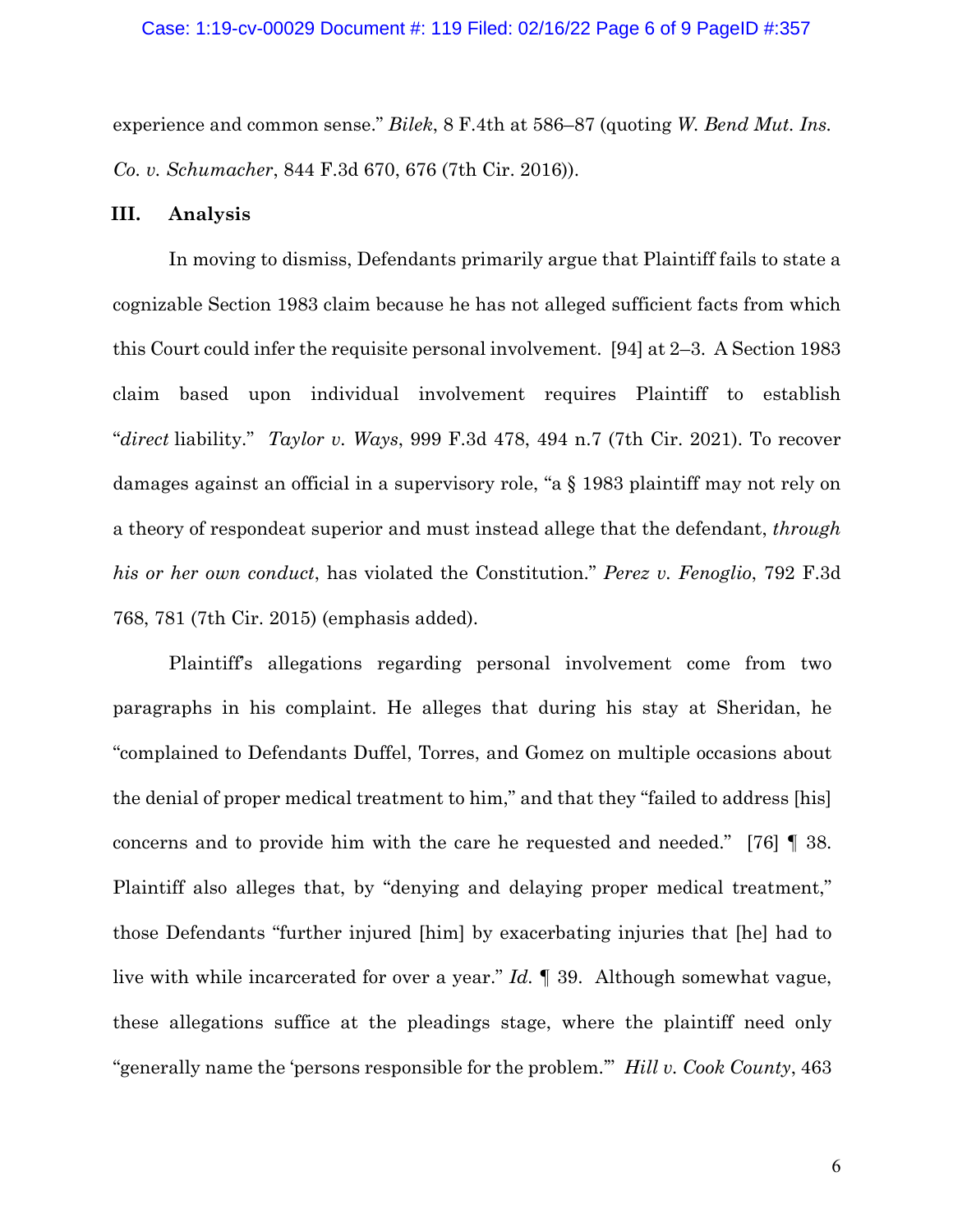F. Supp. 3d 820, 836 (N.D. Ill. 2020) (quoting *Koh v. Graf*, No. 11-CV-02605, 2013 WL 5348326, at \*4 (N.D. Ill. Sept. 24, 2013)); *see also, e.g.*, *Beehn v. Doe*, No. 16-CV-1282-SMY, 2017 WL 1551389, at \*3 (S.D. Ill. May 1, 2017) ("When a defendant is put on notice that an inmate suffers from a serious condition and refuses to intervene, they may be liable."); *Palmer v. Franz*, 928 F.3d 560, 564 (7th Cir. 2019) ("It is enough to show that the defendants knew of a substantial risk of harm to the inmate and disregarded the risk."); *Perez v. Fenoglio*, 792 F.3d 768, 782 (7th Cir. 2015) ("[P]risoner requests for relief that fall on 'deaf ears' may evidence deliberate indifference."); *compare, e.g.*, *Thomas v. Chmell*, No. 20 C 4564, 2021 WL 5113903, at \*4 (N.D. Ill. Nov. 3, 2021) (dismissing two defendants for lack of personal involvement where the complaint "offers no facts suggesting that either [defendant] actually knew about plaintiff's medical condition or had any personal involvement in the constitutional violations he alleges"). Taking Plaintiff's allegations as true, he complained to the named Defendants about his medical issues and, despite this knowledge, Defendants ignored his plight and caused him more pain and suffering. These allegations sufficiently plead Defendants' personal involvement.

Defendants next argues that Plaintiff's complaint boils down to a quibble with the particular medical treatment that he received, and that Sheridan used "reasonable measures" to avoid any serious risk of harm. [94] at 3–4. To be sure, disagreement between a prisoner and his doctor, or even between two medical professionals, about the proper course of treatment generally is insufficient, by itself, to establish an Eighth Amendment violation." *Pyles v. Fahim*, 771 F.3d 403,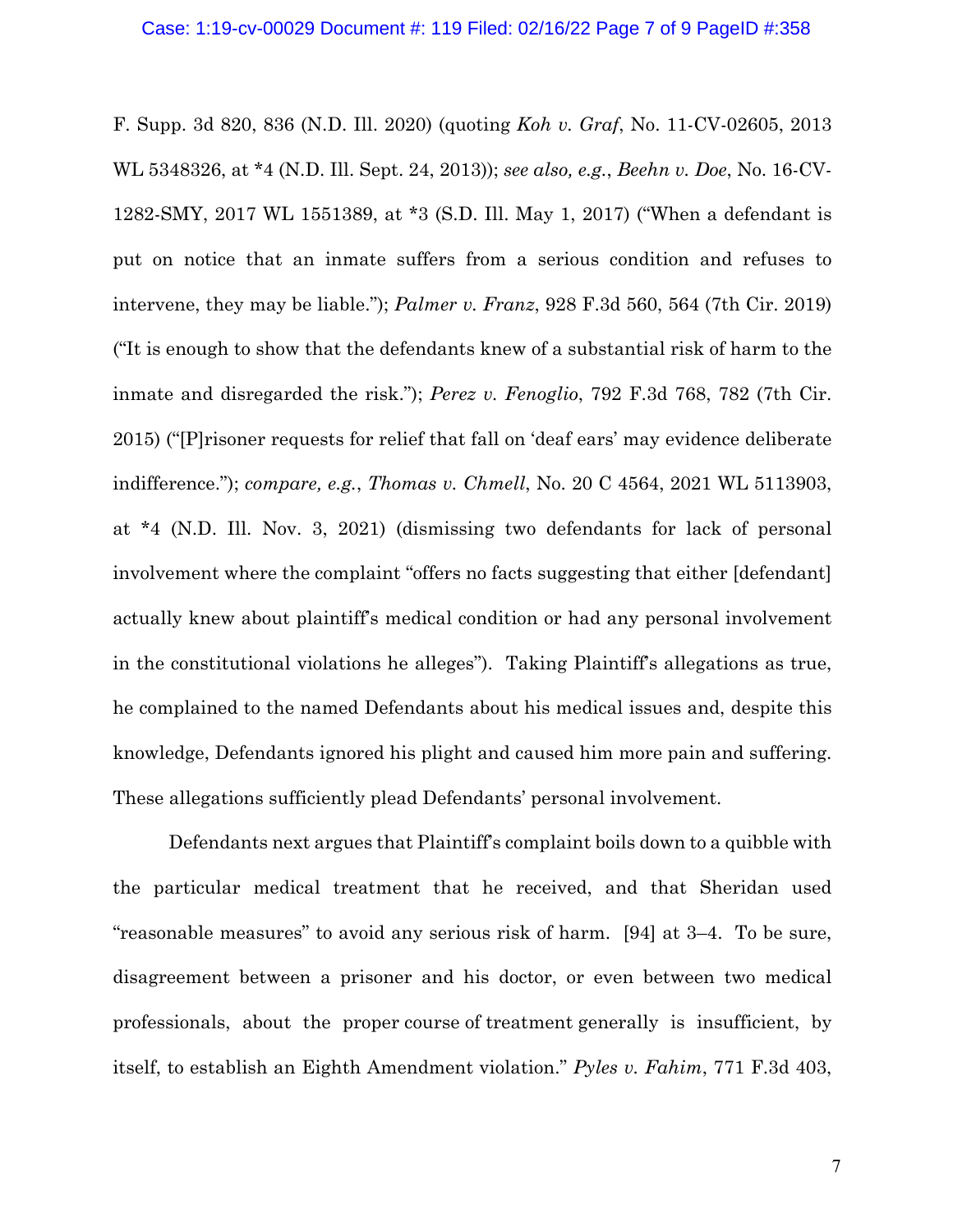#### Case: 1:19-cv-00029 Document #: 119 Filed: 02/16/22 Page 8 of 9 PageID #:359

409 (7th Cir. 2014). But Plaintiff does not allege that Defendants provided him a different course of treatment than that he preferred. He alleges that Defendants delayed in providing him the treatment he was prescribed and that this delay "exacerbated his injuries and prolonged suffering." *Goodloe v. Sood*, 947 F.3d 1026, 1031 (7th Cir. 2020) (internal quotation marks omitted). The alleged delay and prolonged suffering undoubtedly states an Eighth Amendment violation. *See Perez*, 792 F.3d at 781.

Finally, this Court rejects Defendant Gomez's argument that the law entitled him to rely upon health care providers' decisions, inoculating him from Section 1983 liability. *Contra* [94] ¶¶ 4–5. While the law generally allows prison officials to rely upon medical personnel's' judgment as to an inmate's medical care, it does not permit officials to ignore a prisoner's plight. *Eagan v. Dempsey*, 987 F.3d 667, 694 (7th Cir. 2021). Taking Plaintiff's allegations as true, Gomez ignored Plaintiff's complaints that he had not refused treatment for one or more of his painful conditions. Gomez's alleged refusal to do something in the face of such knowledge can amount to deliberate indifference. *Id.*